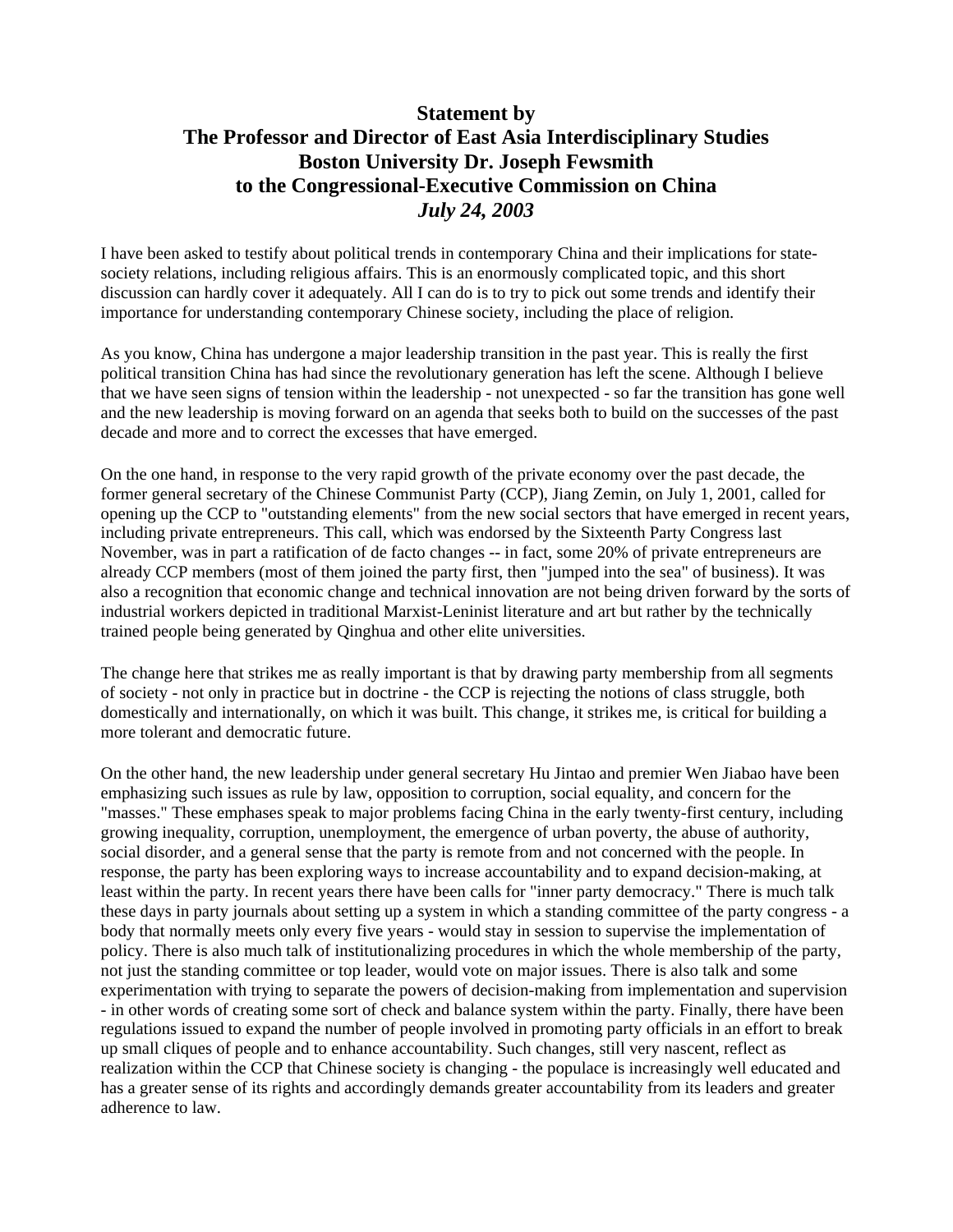Such changes in the party are interesting precisely because the party is the most conservative organization in China. It very much desires to stay in power and to maintain control over Chinese society. But if it is to have any chance to do so, it must change.

It must change because of the rapid expansion of the private sector, the large-scale immigration of workers from the rural agricultural areas to the cities, changes in social values, and the expansion of societal organizations.

In the 1990s there was a very rapid growth of non-governmental organizations (NGOs) in China; by the latter half of that decade they numbered over 700,000. Most of these are affiliated in some fashion (and all must register) with a government office, from which they typically derive at least some of their funding. Thus, many people speak of these organizations as "government organized non-governmental organizations," or GONGOs for short.

The rapid growth of such intermediary organizations led many in the West to argue that China was developing a civil society similar to what has taken place in many parts of the world. Civil society is frequently seen as a necessary precondition of democratization.

But intermediary associations in China do not fit easily into Western categories. In the West we tend to distinguish between the state, the public, and the private spheres, seeing intermediary organizations as a distinct from the government and articulating social demands against the government. China has a very long history of intermediary associations if such phenomena as clan associations and guild associations are taken into account. Although scholars debate the role of such organizations, it seems that a clearly articulated public sphere never emerged. The idea of social organization articulating *private* interests *against* the government was certainly never accepted normatively; China's final dynasty (the Qing), for instance, had a specific legal prohibition against the formation of scholarly associations, fearing that they would become the basis for factional intrigue against the government, as they had in the late Ming dynasty.

There are at least two points here that I think are worthy of consideration. First, the notion of "private" has traditionally been understood quite differently in China than in the West. We have tended to see "private" as good; the expression of partial interests is central to our notion of pluralism. In traditional China, the term "private" (si) was generally viewed as the antithesis of "public" (*gong*). The government, specifically the emperor, was supposed to embody notions of "public." China has a long history of supporting remonstration against the wrong policies of the emperor but such protests always had to be coached in terms of "publicness;" articulating a private, partial interest was taken as by definition in opposition to "public." Even when China witnessed the development of chambers of commerce and other intermediary associations in the early part of the twentieth century, the issue of their representing private and partial interests was fudged. Writers generally depicted merchants as coming together to decide on the one correct policy, ignoring the inevitable differences between large and small merchants, importers and exporters, manufacturers and distributers, etc.

Second and relatedly, Chinese governments throughout the twentieth century have either forced chambers of commerce and other voluntary associations into established hierarchical, corporatist structures or abolished them all together. The first pattern was adopted by the Nationalist government after it was established in 1928; the Communist government after 1949, and particularly after 1956, abolished most intermediary associations and those that were retained were expected to play the "transmission belt" role assigned to such organizations in Leninist systems. With the onset of the reforms, and particularly with the changes in statesociety relations in the 1990s, the state has on again been adopting corporatist structures. Intermediary associations are supposed to register with the Ministry of Civil Affairs and accept state supervision. This does not mean that they are simply extensions of state power; frequently they are able to inject local interests and concerns into the policy-making process. But it does mean that the whole conception of a sharp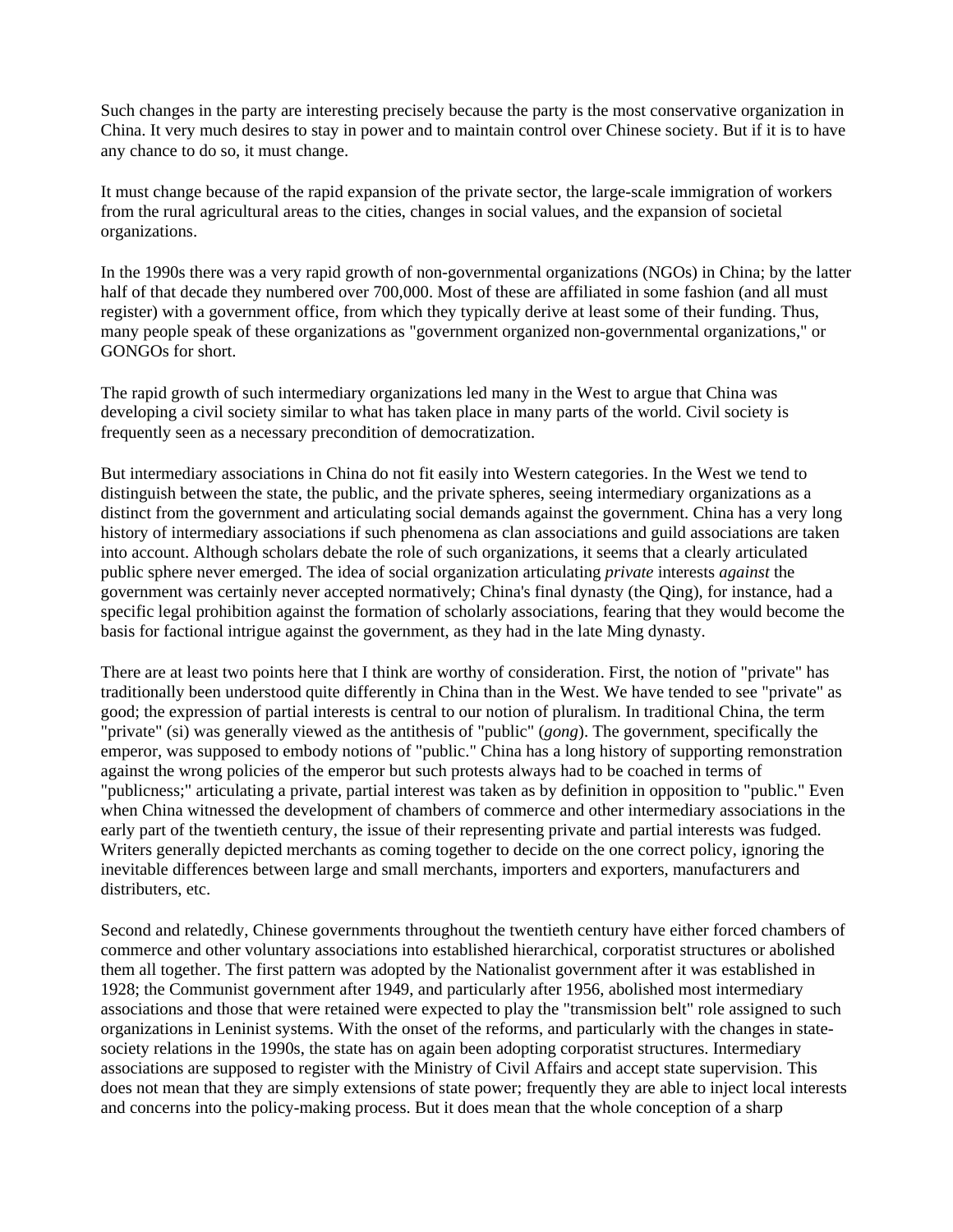distinction between public and private that we in the West are accustomed to and the corresponding notion that public policy is and should be derived from the push and haul of interest group politics is very foreign from the Chinese experience, both in the Communist era and before.

Religious organizations and activities are special types of intermediary associations, based as they are on the spiritual needs of their adherents, their tendency to absorb large numbers of believers, and the ability to mobilize large number of adherents around a cause. As with other forms of intermediary associations, the Chinese state has had long experience with religious organizations, much of it unhappy from the state's point of view. There is a certain irony in this in that scholars who study the origins of the Chinese state and the monarchical system note that the authority of early emperors was based on the emperor as the link between the human world and the heavens. Ancestor worship played an important role in this regard, and the emperor's family tablets established a legitimate and sacred line. In other words, monistic political authority was anchored in religious concepts.

Other families or religious organizations that challenged the central role of the emperor's family tablets were seen as a threat to the state, and dealt with accordingly. Although there were periods in Chinese history when Buddhism and Daoism occupied important places in the polity, the state ultimately asserted its authority over these religions. Thus, the Chinese state never allowed a powerful, organized clergy to develop.

The hostility of the Chinese state toward religious *organization* - and here I want to be very clear that what the Chinese state opposed was not the practice of religion but the emergence of powerful religious organizations that could challenge the authority of the state - was rooted in painful historical experience. Repeatedly religious organization of one sort or another has been used to mobilize peasant revolts against the state, and some of these have been successful. Examples of such revolts stem from the Yellow Turban Rebellion of the Han Dynasty to the White Lotus, Taiping, and Boxer rebellions of the late 18th and 19th centuries. Such experience has left a very deep imprint on Chinese political culture.

One might say that there is both a positive and a negative side to this political culture. On the one hand, the Chinese state, particularly in its modern form, is staunchly secular. Most (but not all) intellectuals in China today reject religion. The upshot of this is that they are relentless modernizers. One does not see the religiously inspired rejections of modernity in China that one sees in some parts of the world.

On the other hand, the Chinese state has continued to see religious activities that are organized outside of state control as potential sources of social instability. As with other forms of voluntary associations, the Chinese state has tried to force religious adherents to participate in one or another of the state-organized and controlled religious associations. Many religious adherents have not been willing to accept these restrictions, and that is where one sees the suppression of religious freedom. One might add that many government modernizers see religious organizations as inimical to their goals of economic development and therefore see little wrong with their suppression.

I should add that I know of very little academic research that has been carried out on the sociology of religion in contemporary China. We know very little about who converts to what religion and for what reason. We do know that in some parts of the country, the growth of religion coexists surprisingly amicably with the state. As I stated, the Chinese state can be tolerant of religious beliefs as long as it does not challenge state authority. But in other parts of the country, religious organizations are suppressed harshly. Sometimes these different responses seem to depend on such *ad hoc* factors as the relations between the local party cadre and the religious leaders; in other instances, different patterns appear to reflect different socioeconomic conditions. But as I say, we know too little about this to draw strong conclusions. Serious research is needed.